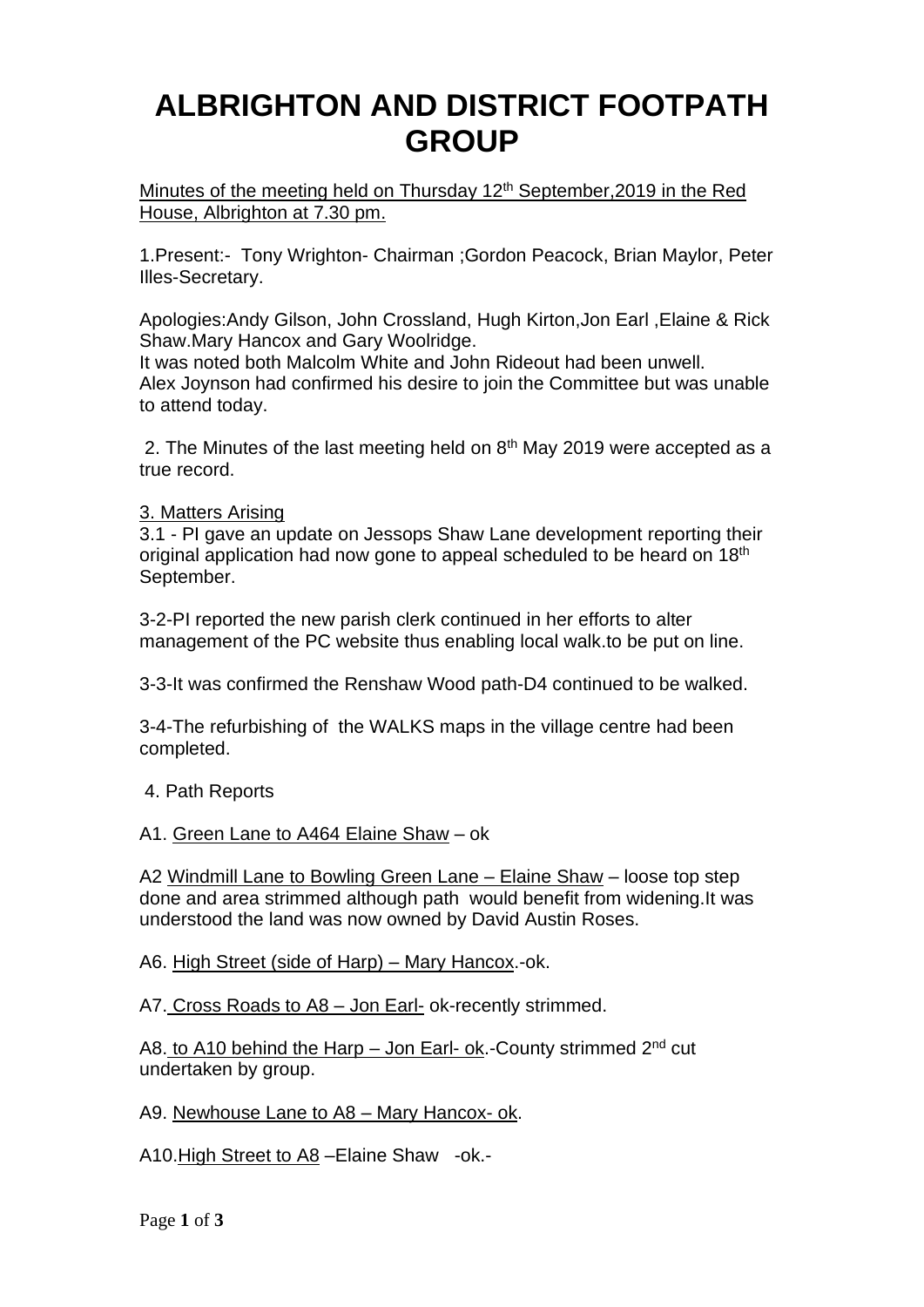### **ALBRIGHTON AND DISTRICT FOOTPATH GROUP**

A11.A10 to Pebble Brook –Tony Wrighton -ok- strimmed twice further cut required

A12.Kingswood Road to Pebble Brook – Tony Wrighton - blackthorn trimmed.It was understood the new owner of the Cedars and surrounding areas was a Mr Cox.

A13.Highhouse Lane to County Lane – Garry Woolridge -ok.

Pebble Brook Permissive Path- leaning willow trees had been secured maintain watching brief but largely ok and stable..

All Boningale Paths – Andy Gilson

B1. Pebble Brook to Woodhouse Lane needs strimming.

B2.B1 to A464 -ok.-

B3.Newhouse Lane to A464 (Long Path) -ok

B4. Newhouse Lane to A464 -new fingerpost and safety barrier and gate fitted but marker posts removed.AW in corres with Mr Kavanagh,

B13.Pepperhill to County Lane-ok. County lane end strimmed

B14 A464 to Pepperhill--ok.It was understood the land was for sale but Mr Pugh remained as the tenant.

B15.Woodhouse Lane(East) to Pebble Brook – Land owner has erected fence but this is in accordance with 1.5 mtr. required

Boningale Permissive Path ok- strimming done.

Donington Paths

D1. Bypass to Blue House Lane – Brian Maylor- third strimming done.

D2.Blue House Lane to Shackley Lane – Brian Maylor/Malcolm White ok Potatoes had been planted and harvested and AW had spoken to John Parry about the path.

D3 Mill Lane to M54 – Malcolm White. No issues .Understand land up for sale.

D4 Renshaw Wood Lane to Codsall Road – Brian Maylor -ok but overgrown.

Boscobel Paths

Page **2** of **3** Bos 1 White Ladies to Parish Boundary – Jon Earl ok